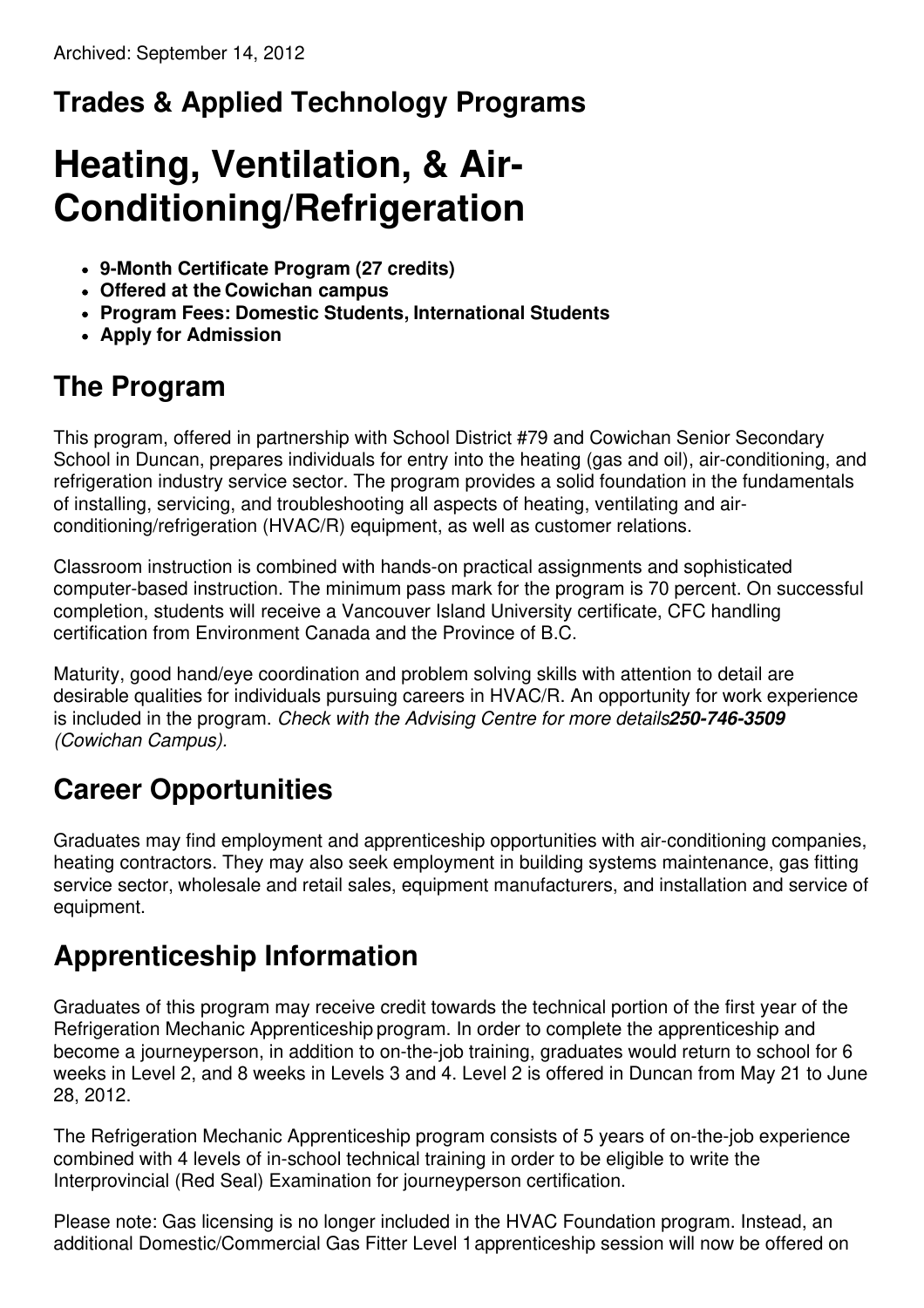an ongoing basis at the Cowichan Campus of Vancouver Island University.

For more information on apprenticeship training, please visit the website at www.itabc.ca, contact the Industry Training Centre at 1-866-660-6011, or call Tanya Reiber at Vancouver Island University toll-free at 1-888-920-2221 local 6112.

#### **Admission Requirements**

- Grade 12, or equivalent, or mature student status.
- Physically fit and good hand-eye coordination.
- Successful completion of assessment testing.
- Personal profile.
- An interview.
- A criminal record check is required.
- See also Trades general admission requirements.

#### **Start Date and Application Deadline**

The program starts in September and applications are accepted on an ongoing basis. For further information regarding applications and program contacts check the Program Availability List.

#### **Program Outline**

| Heating, Ventilation, & Air-Conditioning/Refrigeration                      | <b>Credits</b> |
|-----------------------------------------------------------------------------|----------------|
| HVAC 101T - (Shop and Personal Safety)                                      | .8             |
| HVAC 102T - (Shop Tools and Equipment)                                      | 1.1            |
| HVAC 103T - (Fundamentals of Electricity and Magnetism)                     | 1.1            |
| HVAC 104T - (The Canadian Electrical Code C22.1-98)                         | .6             |
| HVAC 105T - (Automatic Controls)                                            | 1              |
| HVAC 106T - (Electric Motors)                                               | $\mathbf{1}$   |
| HVAC 107T - (Principles of Heat)                                            | 2.3            |
| HVAC 108T - (Commercial Refrigeration)                                      | 2.3            |
| HVAC 109T - (Dynamics of Air Conditioning, Heating and Humidification)      | 2.3            |
| HVAC 111T - (Alternate Heating Systems)                                     | .8             |
| HVAC 112T - (Air Filtration and Humidification)                             | .6             |
| HVAC 113T - (Dynamics of Air Conditioning--Cooling)                         | 1              |
| HVAC 114T - (All Weather Heating Systems)                                   | .6             |
| HVAC 115T - (Chilled Water Air Conditioning Systems)                        | $\overline{8}$ |
| HVAC 116T - (Work Experience)                                               | .7             |
| <b>Essential Skills</b>                                                     | <b>Credits</b> |
| ESFH 100T - (Personal Management Skills)                                    | 2.8            |
| ESFH 105T - (Heating, Ventilation, and Air-Conditioning/Refrigeration Math) | 1.4            |
| ESFH 110T - (Business Operations)                                           | .7             |
| ESFH 115T - (The Emerging Workplace)                                        | .7             |
| ESFH 120T - (Employment Strategies)                                         | 1.4            |
| Apprenticeship                                                              |                |
| $\mathsf{DEDC}$ 202 (Defrigatetian Appropriacy Lough 2)                     |                |

RFRG 202 - (Refrigeration Apprentice - Level 2)